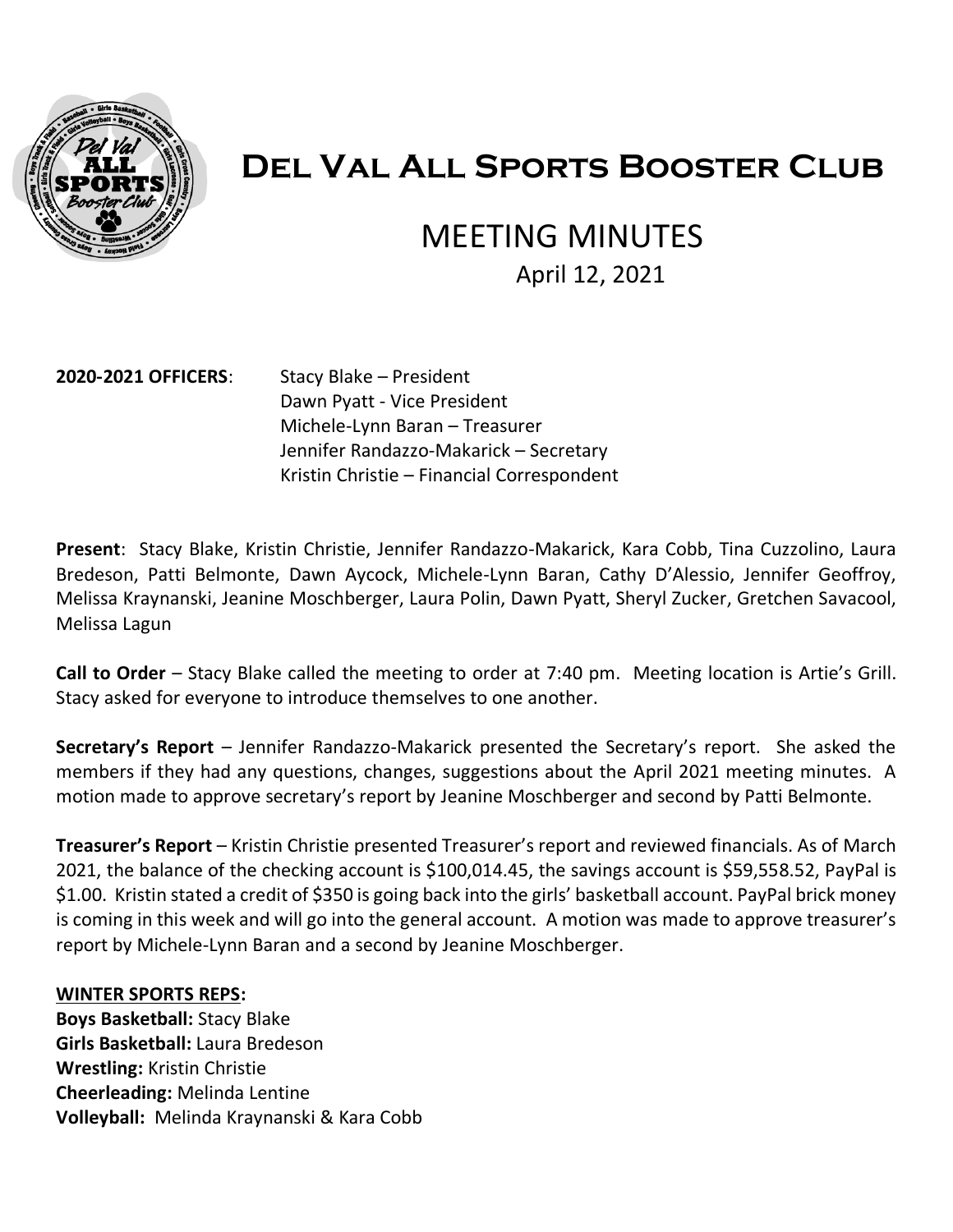#### **WINTER SPORTS REPORTS:**

**Boys Basketball:** Stacy reported that the season ended and we are co-champs in the conference since Pingry backed out from COVID.

**Wrestling:** Kristin reported that their record is 7-3. Anderson and Olcott advanced to regionals this year. for states and not as a team. Senior night is April 29<sup>th</sup> at Raspberrys; 8 seniors.

**Cheerleading:** The girls WON all 4 local competitions! All competitions are virtual. They are in 1<sup>st</sup> place for states. There was a car parade to celebrate at Del Val. In the Nationals, hey are moving to Finals. They came in  $\frac{1}{2}$  point behind, so they are doing the video over again. On April 23<sup>rd</sup>, the results for finals will be in!

**Volleyball:** Melissa Kraynanski reported varsity record 7-3, JV 7-2, Freshman 6-1. States start this week and we are 3<sup>rd</sup> seed.

#### **SPRING SPORT REPS:**

**Softball**: Cathy D'Allesio **Baseball**: Laura Polin **Girls Lacrosse**: Kim Testa **Boys Lacrosse**: Andrew Niehbur **Golf**: Kristin Christie **Girls Track**: Sue Coles **Boys Track**: Tina Cuzzalino

#### **SPRING SPORTS REPORTS:**

**Softball:** Cathy D'Allesio reported there are 2 seniors this season. Today was the first scrimmage but cancelled due to weather.

Baseball: Laura Polin reported senior night is April 30<sup>th</sup> vs Belvidere; 11 seniors

Girls Lacrosse: Kim Testa reported there are 36 players this year. This is Coach Riff's 10<sup>th</sup> season and she is 2 wins away from her 100<sup>th</sup> win! There are 4 seniors. We have been highlighted as North Jersey Group 1 contender by nj.com. The SnapRaise fundraiser ends in 17 days.

Boys Lacrosse: The 1<sup>st</sup> scrimmage was April 10<sup>th</sup> vs Hillsborough. Varsity won 7-6 and JV lost 4-3. Senior night is May  $6<sup>th</sup>$  and there are 12-14 seniors.

Golf: Kristin reported the first match is on April 13<sup>th</sup>. There are 4 seniors, 3 Juniors and 6 sophomores that play.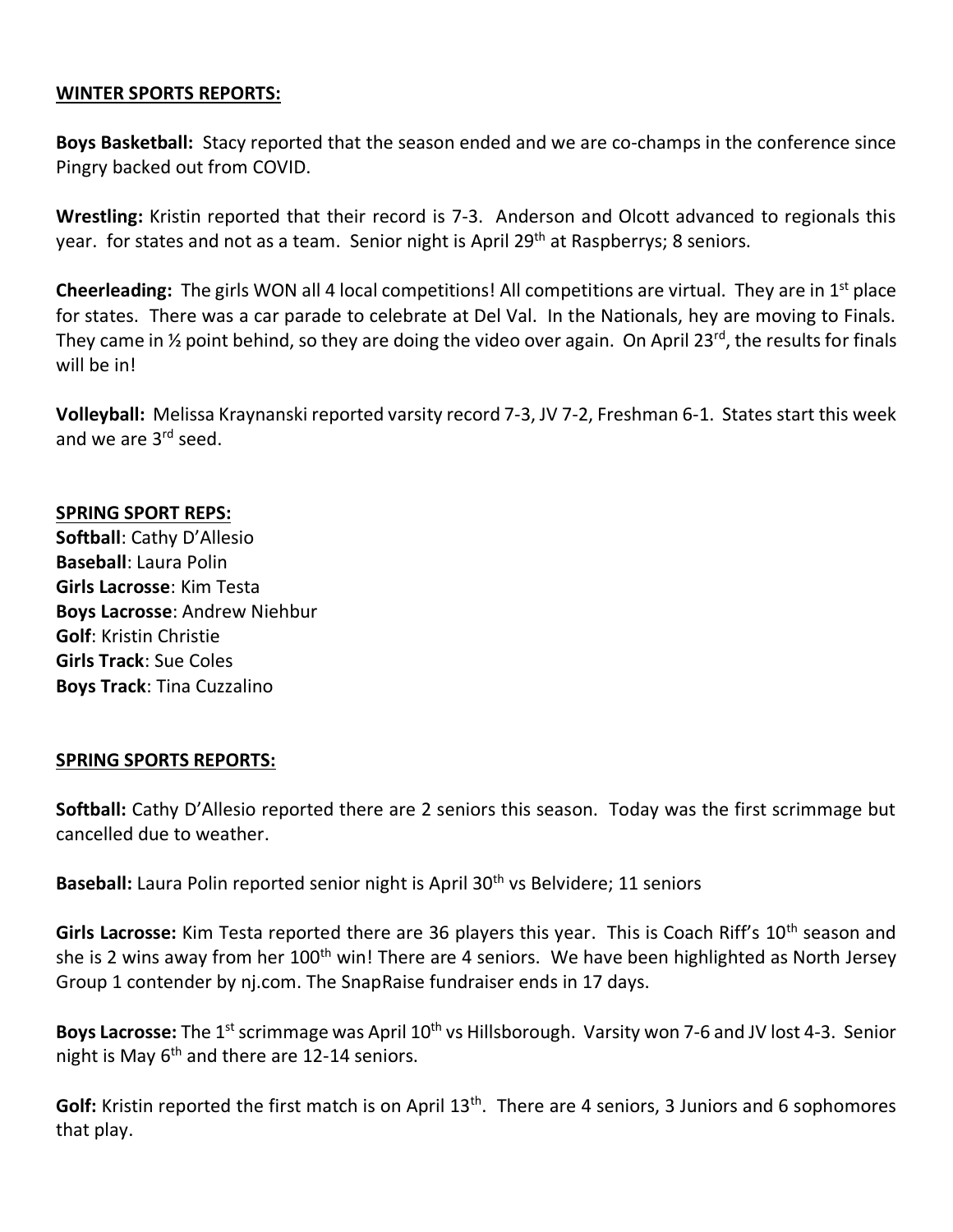**Boys Track:** Senior night is April 20<sup>th</sup>; 9 seniors

## **DEL VAL SPIRIT WEAR:**

- 1. Delivered: wrestling, baseball, Shawn memorial shirts
- 2. Open stores: Basketball Championship
- 3. Spring Sports: All stores are getting set-up now
- 4. In process: Stacy Grady science club,  $8<sup>th</sup>$  grade honors, middle school graduation gifts. Stacy will send email to each school to see if anyone is interested in Del Val items.
- 5. Varsity Blankets: Stacy will get a list of all the seniors from Kathy by May 4<sup>th</sup> to be ordered by May  $6<sup>th</sup>$ . Delivery will be by June  $1<sup>st</sup>$  The blankets will get handed out during Varsity Award night.

## **OLD BUSINESS:**

## **FIELD ENHANCEMENT PROJECT:**

- 1. Brick orders due by April 15th.
- 2. Reminder getting sent out this week
- 3. 10 orders placed so far
- 4. The due date can't be extended or the bricks will not be ready in time
- 5. Shawn's Memorial tile is complete

# **NEW BUSINESS**:

- 1. Turf Committee: Andrew Niehbur announced the Golf Outing in support of the Turf '22. Donations can be made online. BOE did not approve funds yet but September it will be voted on.
- 2. Scholarship Committee: need 3 people to volunteer for this committee to review applications submitted by student's who fit the criteria and select the scholarship recipients. The applications are going out this week. Jennifer Randazzo-Makarick will confirm membership of anyone who applies. She will be updated as applications get received. Stacy will send Mr. Woodland our updated By Laws. The 3 members who volunteered are: Kristin Christie, Michele-Lynn Baran and Andrew Niehbur. May  $7<sup>th</sup>$  at 7:00 will be the meeting to review the applications.
- 3. Nominating Committee: Laura Bredeson and Cathy D'Alessio have volunteered to be the nominating committee this year.
- 4. Summer Camps: Bill Deniz is hoping that the camps will be offered this summer. There is no confirmation yet.

### **BY LAWS**: